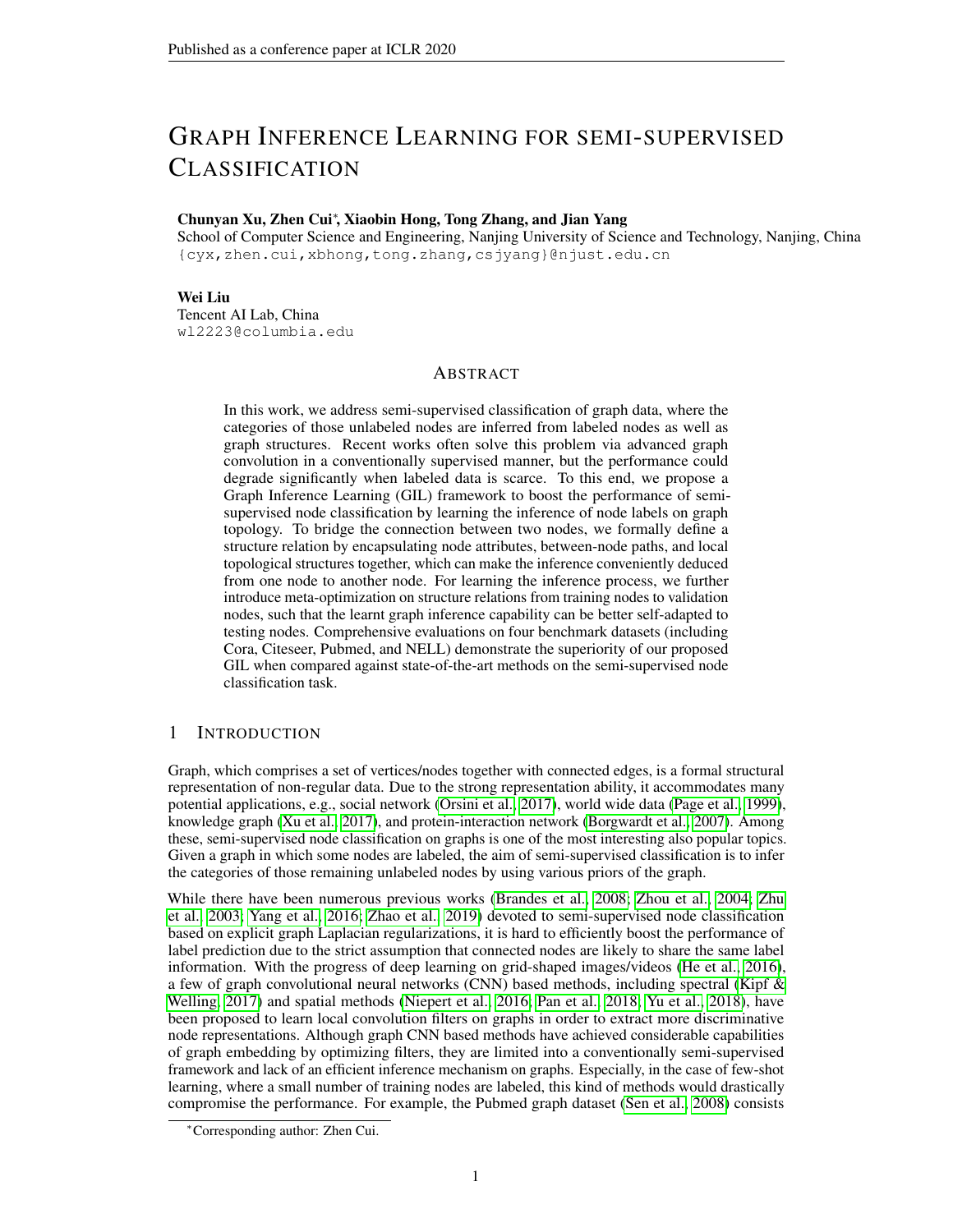<span id="page-1-0"></span>

encoded as high-level features with graph convolution, while the between-node path reachability is abstracted as encoded as high-level features with graph convolution, while the between-node path reachability is abstracted reachable probabilities of random walks. To better make the inference generalize to test nodes, we introduce a The red wave line the node reaches the node reaches the reaches the reaches the reaches of the second reaches the reaches of the reaches of the reaches of the reaches of the reaches of the reaches of the reaches of the rea meta-learning strategy to optimize the structure relations learning from training nodes to validation nodes. Figure 1: The illustration of our proposed GIL framework. For the problem of graph node labeling, the category information of these unlabeled nodes depends on the similarity computation between a query node (e.g.,  $v_i$ ) and these labeled reference nodes (e.g.,  $v_i$ ). We consider the similarity from three points: node attributes, the consistency of local topological structures (i.e., the circle with dashed line), and the between-node path reachability (i.e., the red wave line from  $v_i$  to  $v_j$ ). Specifically, the local structures as well as node attributes are

of 19,717 nodes and 44,338 edges, but only 0.3% nodes are labeled for the semi-supervised node classification task. These aforementioned works usually boil down to a general classification task, where the model is learnt on a training set and selected by checking a validation set. However, they do not put great efforts on how to learn to infer from one node to another node on a topological graph, especially in the few-shot regime.

In this paper, we propose a graph inference learning (GIL) framework to teach the model itself to adaptively infer from reference labeled nodes to those query unlabeled nodes, and finally boost the performance of semi-supervised node classification in the case of a few number of labeled samples. Given an input graph, GIL attempts to infer the unlabeled nodes from those observed nodes by building between-node relations. The between-node relations are structured as the integration of node attributes, connection paths, and graph topological structures. It means that the similarity between two nodes is decided from three aspects: the consistency of node attributes, the consistency of local topological structures, and the between-node path reachability, as shown in Fig. [1.](#page-1-0) The local structures anchored around each node as well as the attributes of nodes therein are jointly encoded with graph convolution [\(Defferrard et al., 2016\)](#page-9-4) for the sake of high-level feature extraction. For the between-node path reachability, we adopt the random walk algorithm to obtain the characteristics from a labeled reference node  $v_i$  to a query unlabeled node  $v_j$  in a given graph. Based on the computed node representation and between-node reachability, the structure relations can be obtained by computing the similar scores/relationships from reference nodes to unlabeled nodes in a graph. Inspired by the recent meta-learning strategy [\(Finn et al., 2017\)](#page-9-5), we learn to infer the structure relations from a training set to a validation set, which can benefit the generalization capability of the learned model. In other words, our proposed GIL attempts to learn some transferable knowledge underlying in the structure relations from training samples to validation samples, such that the learned structure relations can be better self-adapted to the new testing stage.

We summarize the main contributions of this work as three folds:

- We propose a novel graph inference learning framework by building structure relations to infer unknown node labels from those labeled nodes in an end-to-end way. The structure relations are well defined by jointly considering node attributes, between-node paths, and graph topological structures.
- To make the inference model better generalize to test nodes, we introduce a meta-learning procedure to optimize structure relations, which could be the first time for graph node classification to the best of our knowledge.
- Comprehensive evaluations on three citation network datasets (including Cora, Citeseer, and Pubmed) and one knowledge graph data (i.e., NELL) demonstrate the superiority of our proposed GIL in contrast with other state-of-the-art methods on the semi-supervised classification task.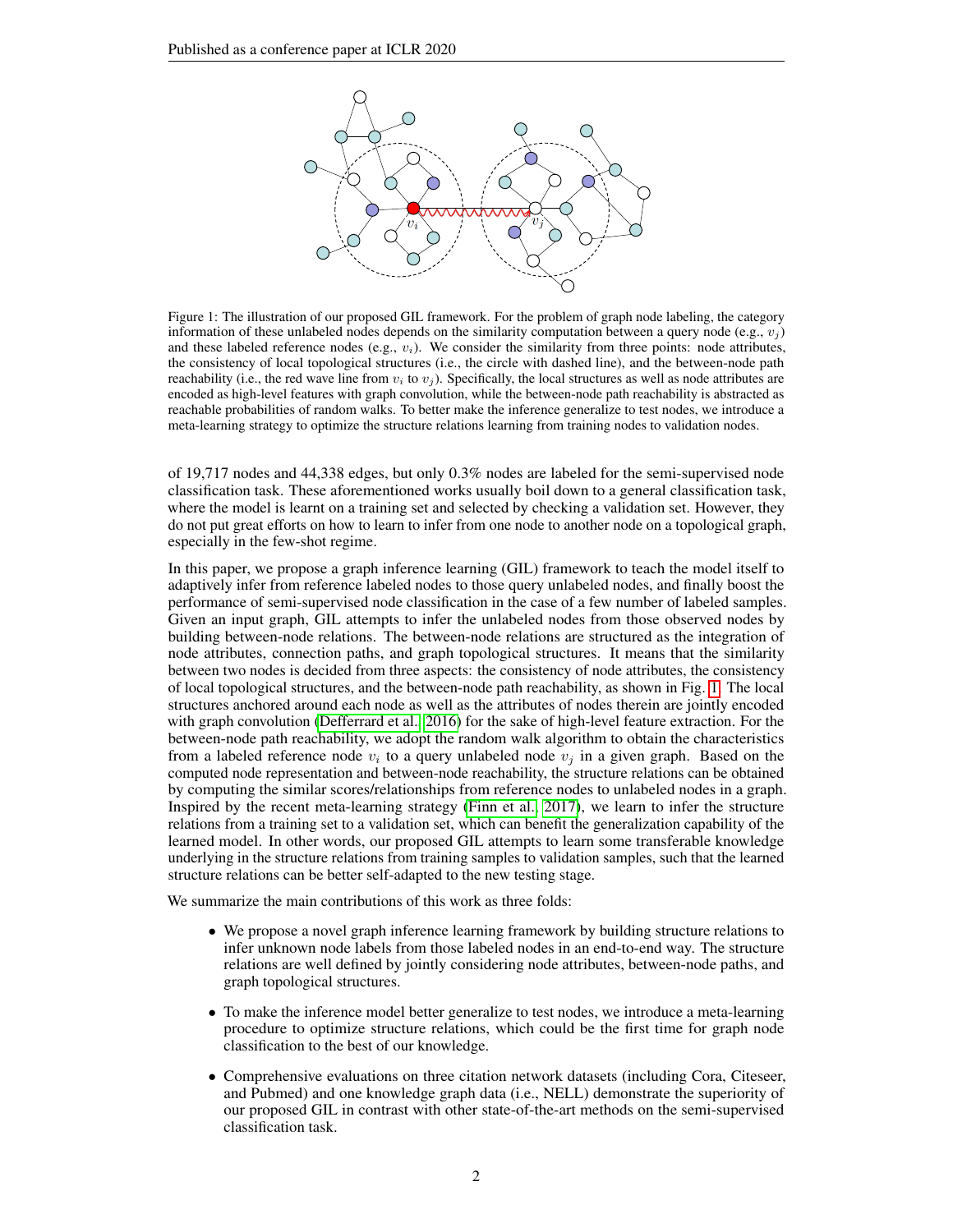# 2 RELATED WORK

Graph CNNs: With the rapid development of deep learning methods, various graph convolution neural networks [\(Kashima et al., 2003;](#page-9-6) [Morris et al., 2017;](#page-10-11) [Shervashidze et al., 2009;](#page-10-12) [Yanardag](#page-10-13) [& Vishwanathan, 2015;](#page-10-13) [Jiang et al., 2019;](#page-9-7) [Zhang et al., 2020\)](#page-10-14) have been exploited to analyze the irregular graph-structured data. For better extending general convolutional neural networks to graph domains, two broad strategies have been proposed, including spectral and spatial convolution methods. Specifically, spectral filtering methods [\(Henaff et al., 2015;](#page-9-8) [Kipf & Welling, 2017\)](#page-9-3) develop convolution-like operators in the spectral domain, and then perform a series of spectral filters by decomposing the graph Laplacian. Unfortunately, the spectral-based approaches often lead to a high computational complex due to the operation of eigenvalue decomposition, especially for a large number of graph nodes. To alleviate this computation burden, local spectral filtering methods [\(Defferrard et al., 2016\)](#page-9-4) are then proposed by parameterizing the frequency responses as a Chebyshev polynomial approximation. Another type of graph CNNs, namely spatial methods [\(Li et al.,](#page-9-9) [2016;](#page-9-9) [Niepert et al., 2016\)](#page-10-7), can perform the filtering operation by defining the spatial structures of adjacent vertices. Various approaches can be employed to aggregate or sort neighboring vertices, such as diffusion CNNs [\(Atwood & Towsley, 2016\)](#page-9-10), GraphSAGE [\(Hamilton et al., 2017\)](#page-9-11), PSCN [\(Niepert](#page-10-7) [et al., 2016\)](#page-10-7), and NgramCNN [\(Luo et al., 2017\)](#page-9-12). From the perspective of data distribution, recently, the Gaussian induced convolution model [\(Jiang et al., 2019\)](#page-9-7) is proposed to disentangle the aggregation process through encoding adjacent regions with Gaussian mixture model.

Semi-supervised node classification: Among various graph-related applications, semi-supervised node classification has gained increasing attention recently, and various approaches have been proposed to deal with this problem, including explicit graph Laplacian regularization and graphembedding approaches. Several classic algorithms with graph Laplacian regularization contain the label propagation method using Gaussian random fields [\(Zhu et al., 2003\)](#page-10-4), the regularization framework by relying on the local/global consistency [\(Zhou et al., 2004\)](#page-10-3), and the random walkbased sampling algorithm for acquiring the context information [\(Yang et al., 2016\)](#page-10-5). To further address scalable semi-supervised learning issues [\(Liu et al., 2012\)](#page-9-13), the Anchor Graph regularization approach [\(Liu et al., 2010\)](#page-9-14) is proposed to scale linearly with the number of graph nodes and then applied to massive-scale graph datasets. Several graph convolution network methods [\(Abu-El-Haija](#page-9-15) [et al., 2018;](#page-9-15) [Du et al., 2017;](#page-9-16) [Thekumparampil et al., 2018;](#page-10-15) [Velickovic et al., 2018;](#page-10-16) [Zhuang & Ma,](#page-10-17) [2018\)](#page-10-17) are then developed to obtain discriminative representations of input graphs. For example, Kipf et al. [\(Kipf & Welling, 2017\)](#page-9-3) proposed a scalable graph CNN model, which can scale linearly in the number of graph edges and learn graph representations by encoding both local graph structures and node attributes. Graph attention networks (GAT) [\(Velickovic et al., 2018\)](#page-10-16) are proposed to compute hidden representations of each node for attending to its neighbors with a self-attention strategy. By jointly considering the local- and global-consistency information, dual graph convolutional networks [\(Zhuang & Ma, 2018\)](#page-10-17) are presented to deal with semi-supervised node classification. The critical difference between our proposed GIL and those previous semi-supervised node classification methods is to adopt a graph inference strategy by defining structure relations on graphs and then leverage a meta optimization mechanism to learn an inference model, which could be the first time to the best of our knowledge, while the existing graph CNNs take semi-supervised node classification as a general classification task.

# 3 THE PROPOSED MODEL

## 3.1 PROBLEM DEFINITION

Formally, we denote an undirected/directed graph as  $\mathcal{G} = \{ \mathcal{V}, \mathcal{E}, \mathcal{X}, \mathcal{Y} \}$ , where  $\mathcal{V} = \{ v_i \}_{i=1}^n$  is the finite set of n (or |V|) vertices,  $\mathcal{E} \in \mathbb{R}^{n \times n}$  defines the adjacency relationships (i.e., edges) between vertices representing the topology of G,  $X \in \mathbb{R}^{n \times d}$  records the explicit/implicit attributes/signals of vertices, and  $\mathcal{Y} \in \mathbb{R}^n$  is the vertex labels of C classes. The edge  $\mathcal{E}_{ij} = \mathcal{E}(v_i, v_j) = 0$  if and only if vertices  $v_i, v_j$  are not connected, otherwise  $\mathcal{E}_{ij} \neq 0$ . The attribute matrix X is attached to the vertex set V, whose *i*-th row  $\mathcal{X}_{v_i}$  (or  $\mathcal{X}_i$ .) represents the attribute of the *i*-th vertex  $v_i$ . It means that  $v_i \in \mathcal{V}$ carries a vector of d-dimensional signals. Associated with each node  $v_i \in V$ , there is a discrete label  $y_i \in \{1, 2, \cdots, C\}.$ 

We consider the task of semi-supervised node classification over graph data, where only a small number of vertices are labeled for the model learning, i.e.,  $|\mathcal{V}_{Label}| \ll |\mathcal{V}|$ . Generally, we have three node sets: a training set  $V_{tr}$ , a validation set  $V_{val}$ , and a testing set  $V_{te}$ . In the standard protocol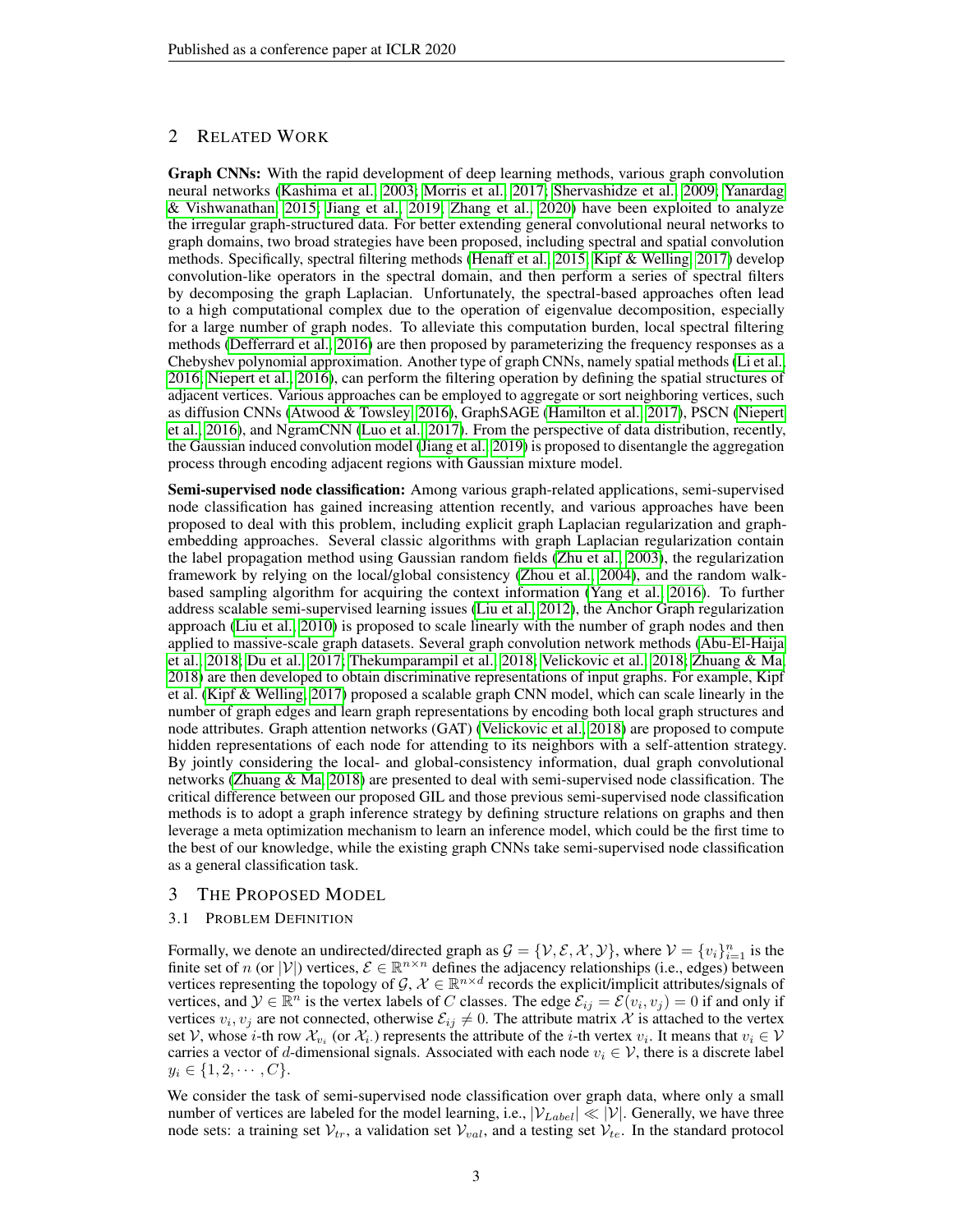of prior literatures [\(Yang et al., 2016\)](#page-10-5), the three node sets share the same label space. We follow but do not restrict this protocol for our proposed method. Given the training and validation node sets, the aim is to predict the node labels of testing nodes by using node attributes as well as edge connections. A sophisticated machine learning technique used in most existing methods (Kipf  $\&$ [Welling, 2017;](#page-9-3) [Zhou et al., 2004\)](#page-10-3) is to choose the optimal classifier (trained on a training set) after checking the performance on the validation set. However, these methods essentially ignore how to extract transferable knowledge from these known labeled nodes to unlabeled nodes, as the graph structure itself implies node connectivity/reachability. Moreover, due to the scarcity of labeled samples, the performance of such a classifier is usually not satisfying. To address these issues, we introduce a meta-learning mechanism [\(Finn et al., 2017;](#page-9-5) [Ravi & Larochelle, 2017;](#page-10-18) [Sung et al.,](#page-10-19) [2017\)](#page-10-19) to learn to infer node labels on graphs. Specifically, the graph structure, between-node path reachability, and node attributes are jointly modeled into the learning process. Our aim is to learn to infer from labeled nodes to unlabeled nodes, so that the learner can perform better on a validation set and thus classify a testing set more accurately.

#### 3.2 STRUCTURE RELATION

For convenient inference, we specifically build a structure relation between two nodes on the topology graph. The labeled vertices (in a training set) are viewed as the reference nodes, and their information can be propagated into those unlabeled vertices for improving the label prediction accuracy. Formally, given a reference node  $v_i \in V_{Label}$ , we define the score of a query node  $v_j$  similar to  $v_i$  as

<span id="page-3-0"></span>
$$
s_{i \to j} = f_r(f_e(\mathcal{G}_{v_i}), f_e(\mathcal{G}_{v_j}), f_{\mathcal{P}}(v_i, v_j, \mathcal{E})),
$$
\n(1)

where  $\mathcal{G}_{v_i}$  and  $\mathcal{G}_{v_j}$  may be understood as the centralized subgraphs around  $v_i$  and  $v_j$ , respectively.  $f_e, f_r, f_{\mathcal{P}}$  are three abstract functions that we explain as follows:

- Node representation  $f_e(\mathcal{G}_{v_i}) \longrightarrow \mathbb{R}^{d_v}$ , encodes the local representation of the centralized subgraph  $\mathcal{G}_{v_i}$  around node  $v_i$ , and may thus be understood as a local filter function on graphs. This function should not only take the signals of nodes therein as input, but also consider the local topological structure of the subgraph for more accurate similarity computation. To this end, we perform the spectral graph convolution on subgraphs to learn discriminative node features, analogous to the pixel-level feature extraction from convolution maps of gridded images. The details of feature extraction  $f_e$  are described in Section [4.](#page-4-0)
- Path reachability  $f_P(v_i, v_j, \mathcal{E}) \longrightarrow \mathbb{R}^{d_p}$ , represents the characteristics of path reachability from  $v_i$  to  $v_j$ . As there usually exist multiple traversal paths between two nodes, we choose the function as reachable probabilities of different lengths of walks from  $v_i$  to  $v_j$ . More details will be introduced in Section [4.](#page-4-0)
- Structure relation  $f_r(\mathbb{R}^{d_v}, \mathbb{R}^{d_v}, \mathbb{R}^{d_p}) \longrightarrow \mathbb{R}$ , is a relational function computing the score of  $v_j$  similar to  $v_i$ . This function is not exchangeable for different orders of two nodes, due to the asymmetric reachable relationship  $f<sub>P</sub>$ . If necessary, we may easily revise it as a symmetry function, e.g., summarizing two traversal directions. The score function depends on triple inputs: the local representations extracted from the subgraphs w.r.t.  $f_e(\mathcal{G}_{v_i})$  and  $f_e(\mathcal{G}_{v_j})$ , respectively, and the path reachability from  $v_i$  to  $v_j$ .

In semi-supervised node classification, we take the training node set  $V_{tr}$  as the reference samples, and the validation set  $V_{val}$  as the query samples during the training stage. Given a query node  $v_i \in V_{val}$ , we can derive the class similarity score of  $v_j$  w.r.t. the c-th ( $c = 1, \dots, C$ ) category by weighting the reference samples  $\mathcal{C}_c = \{v_k | y_{v_k} = c\}$ . Formally, we can further revise Eqn. [\(1\)](#page-3-0) and define the class-to-node relationship function as

$$
s_{\mathcal{C}_c \to j} = \phi_r(F_{\mathcal{C}_c \to v_j} \sum_{v_i \in \mathcal{C}_c} w_{i \to j} \cdot f_e(\mathcal{G}_{v_i}), f_e(\mathcal{G}_{v_j})),
$$
\n(2)

$$
\text{s.t.} \quad w_{i \to j} = \phi_w(f_{\mathcal{P}}(v_i, v_j, \mathcal{E})), \tag{3}
$$

where the function  $\phi_w$  maps a reachable vector  $f_P(v_i, v_j, \mathcal{E})$  into a weight value, and the function  $\phi_r$ computes the similar score between  $v_j$  and the c-th class nodes. The normalization factor  $F_{C_c \to v_j}$  of the *c*-th category w.r.t.  $v_j$  is defined as

<span id="page-3-2"></span><span id="page-3-1"></span>
$$
F_{\mathcal{C}_c \to v_j} = \frac{1}{\sum_{v_i \in \mathcal{C}_c} w_{i \to j}}.
$$
\n(4)

For the relation function  $\phi_r$  and the weight function  $\phi_w$ , we may choose some subnetworks to instantiate them in practice. The detailed implementation of our model can be found in Section [4.](#page-4-0)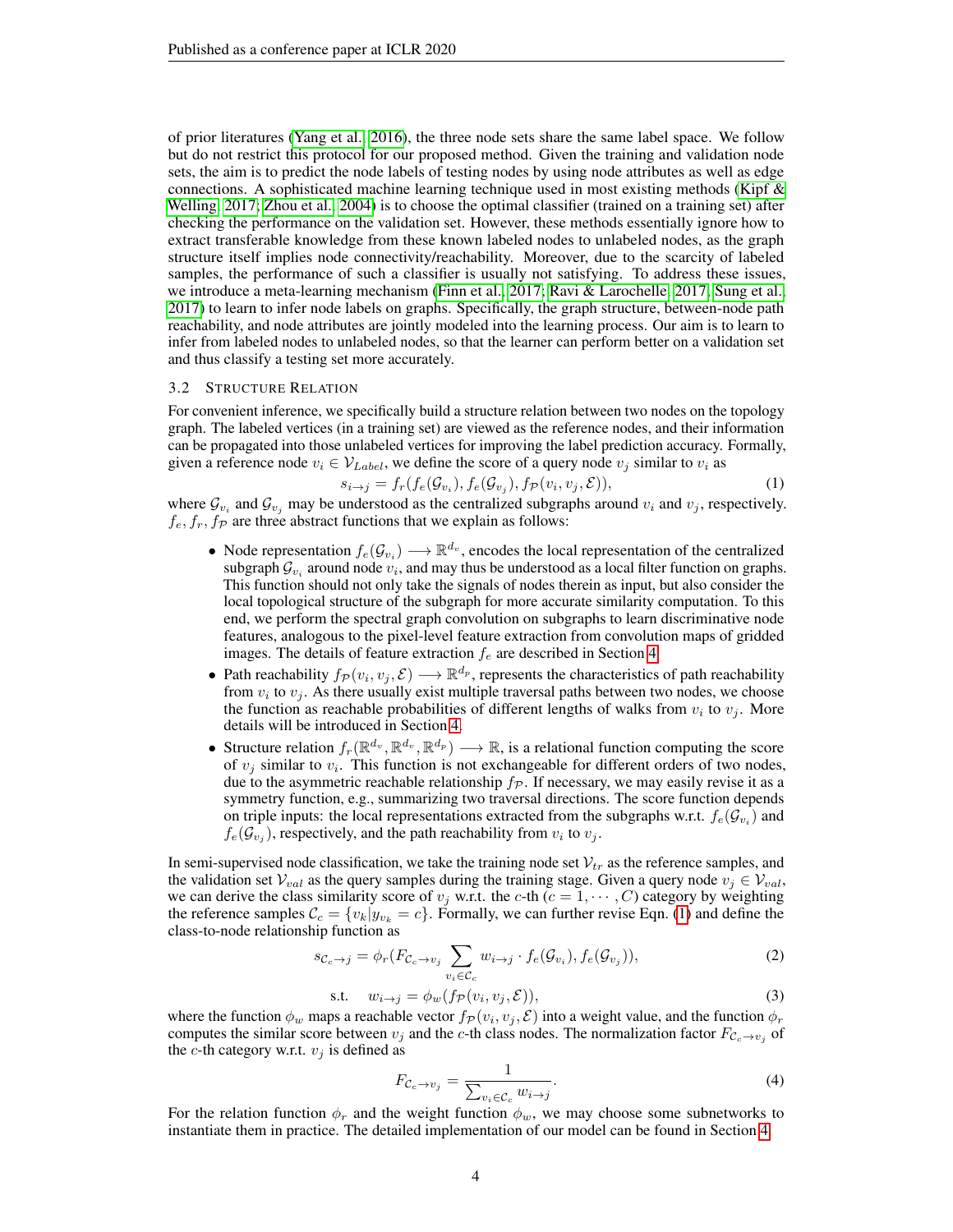#### 3.3 INFERENCE LEARNING

According to the class-to-node relationship function in Eqn. [\(2\)](#page-3-1), given a query node  $v_j$ , we can obtain a score vector  $\mathbf{s}_{\mathcal{C}\to j} = [s_{\mathcal{C}_1\to j}, \cdots, s_{\mathcal{C}_C\to j}]^\intercal \in \mathbb{R}^C$  after computing the relations to all classes. The indexed category with the maximum score is assumed to be the estimated label. Thus, we can define the loss function based on cross entropy as follows:

$$
\mathcal{L} = -\sum_{v_j} \sum_{c=1}^{C} y_{j,c} \log \hat{y}_{\mathcal{C}_c \to j},\tag{5}
$$

where  $y_{j,c}$  is a binary indicator (i.e., 0 or 1) of class label c for node  $v_j$ , and the softmax operation is imposed on  $s_{\mathcal{C}_c\to j}$ , i.e.,  $\hat{y}_{\mathcal{C}_c\to j} = \exp(s_{\mathcal{C}_c\to j})/\sum_{k=1}^C \exp(s_{\mathcal{C}_k\to j})$ . Other error functions may be chosen as the loss function, e.g., mean square error. In the regime of general classification, the cross entropy loss is a standard one that performs well.

Given a training set  $V_{tr}$ , we expect that the best performance can be obtained on the validation set  $V_{val}$  after optimizing the model on  $V_{tr}$ . Given a trained/pretrained model  $\Theta = \{f_e, \phi_w, \phi_r\}$ , we perform iteratively gradient updates on the training set  $V_{tr}$  to obtain the new model, formally,

<span id="page-4-1"></span>
$$
\Theta' = \Theta - \alpha \nabla_{\Theta} \mathcal{L}_{tr}(\Theta),\tag{6}
$$

where  $\alpha$  is the updating rate. Note that, in the computation of class scores, since the reference node and query node can be both from the training set  $V_{tr}$ , we set the computation weight  $w_{i\to j} = 0$  if  $i = j$  in Eqn. [\(3\)](#page-3-2). After several iterates of gradient descent on  $V_{tr}$ , we expect a better performance on the validation set  $V_{val}$ , i.e.,  $\min_{\Theta} \mathcal{L}_{val}(\Theta')$ . Thus, we can perform the gradient update as follows

$$
\Theta = \Theta - \beta \nabla_{\Theta} \mathcal{L}_{val}(\Theta'),\tag{7}
$$

where  $\beta$  is the learning rate of meta optimization [\(Finn et al., 2017\)](#page-9-5).

During the training process, we may perform batch sampling from training nodes and validation nodes, instead of taking all one time. In the testing stage, we may take all training nodes and perform the model update according to Eqn. [\(6\)](#page-4-1) like the training process. The updated model is used as the final model and is then fed into Eqn. [\(2\)](#page-3-1) to infer the class labels for those query nodes.

#### <span id="page-4-0"></span>4 MODULES

In this section, we instantiate all modules (i.e., functions) of the aforementioned structure relation. The implementation details can be found in the following.

**Node Representation**  $f_e(\mathcal{G}_{v_i})$ : The local representation at vertex  $v_i$  can be extracted by performing the graph convolution operation on subgraph  $\mathcal{G}_{v_i}$ . Similar to gridded images/videos, on which local convolution kernels are defined as multiple lattices with various receptive fields, the spectral graph convolution is used to encode the local representations of an input graph in our work.

Given a graph sample  $G = \{V, E, X\}$ , the normalized graph Laplacian matrix is  $L = I_n$  –  $\mathcal{D}^{-1/2} \mathcal{E} \mathcal{D}^{-1/2} = \mathbf{U} \Lambda \mathbf{U}^T$ , with a diagonal matrix of its eigenvalues  $\Lambda$ . The spectral graph convolution can be defined as the multiplication of signal X with a filter  $g_{\theta}(\Lambda) = \text{diag}(\theta)$  parameterized by  $\theta$  in the Fourier domain: conv $(\mathcal{X}) = g_{\theta}(\mathbf{L}) * \mathcal{X} = \mathbf{U} g_{\theta}(\Lambda) \mathbf{U}^T \mathcal{X}$ , where parameter  $\theta \in \mathbb{R}^n$ is a vector of Fourier coefficients. To reduce the computational complexity and obtain the local information, we use an approximate local filter of the Chebyshev polynomial [\(Defferrard et al.,](#page-9-4) [2016\)](#page-9-4),  $g_{\theta}(\Lambda) = \sum_{k=0}^{K-1} \theta_k T_k(\hat{\Lambda})$ , where parameter  $\theta \in \mathbb{R}^K$  is a vector of Chebyshev coefficients and  $T_k(\hat{\Lambda}) \in \mathbb{R}^{n \times n}$  is the Chebyshev polynomial of order k evaluated at  $\hat{\Lambda} = 2\Lambda/\lambda_{max} - \mathbf{I}_n$ , a diagonal matrix of scaled eigenvalues. The graph filtering operation can then be expressed as  $g_{\theta}(\Lambda) * \mathcal{X} = \sum_{k=0}^{K-1} \theta_k T_k(\hat{\mathbf{L}}) \mathcal{X}$ , where  $T_k(\hat{\mathbf{L}}) \in \mathbb{R}^{n \times n}$  is the Chebyshev polynomial of order k evaluated at the scaled Laplacian  $\hat{\mathbf{L}} = 2\mathbf{L}/\lambda_{max} - \mathbf{I}_n$ . Further, we can construct multi-scale receptive fields for each vertex based on the Laplacian matrix L, where each receptive field records hopping neighborhood relationships around the reference vertex  $v_i$ , and forms a local centralized subgraph.

**Path Reachability**  $f_{\mathcal{P}}(v_i, v_j, \mathcal{E})$ : Here we compute the probabilities of paths from vertex *i* to vertex j by employing random walks on graphs, which refers to traversing the graph from  $v_i$  to  $v_j$  according to the probability matrix **P**. For the input graph  $G$  with n vertices, the random-walk transition matrix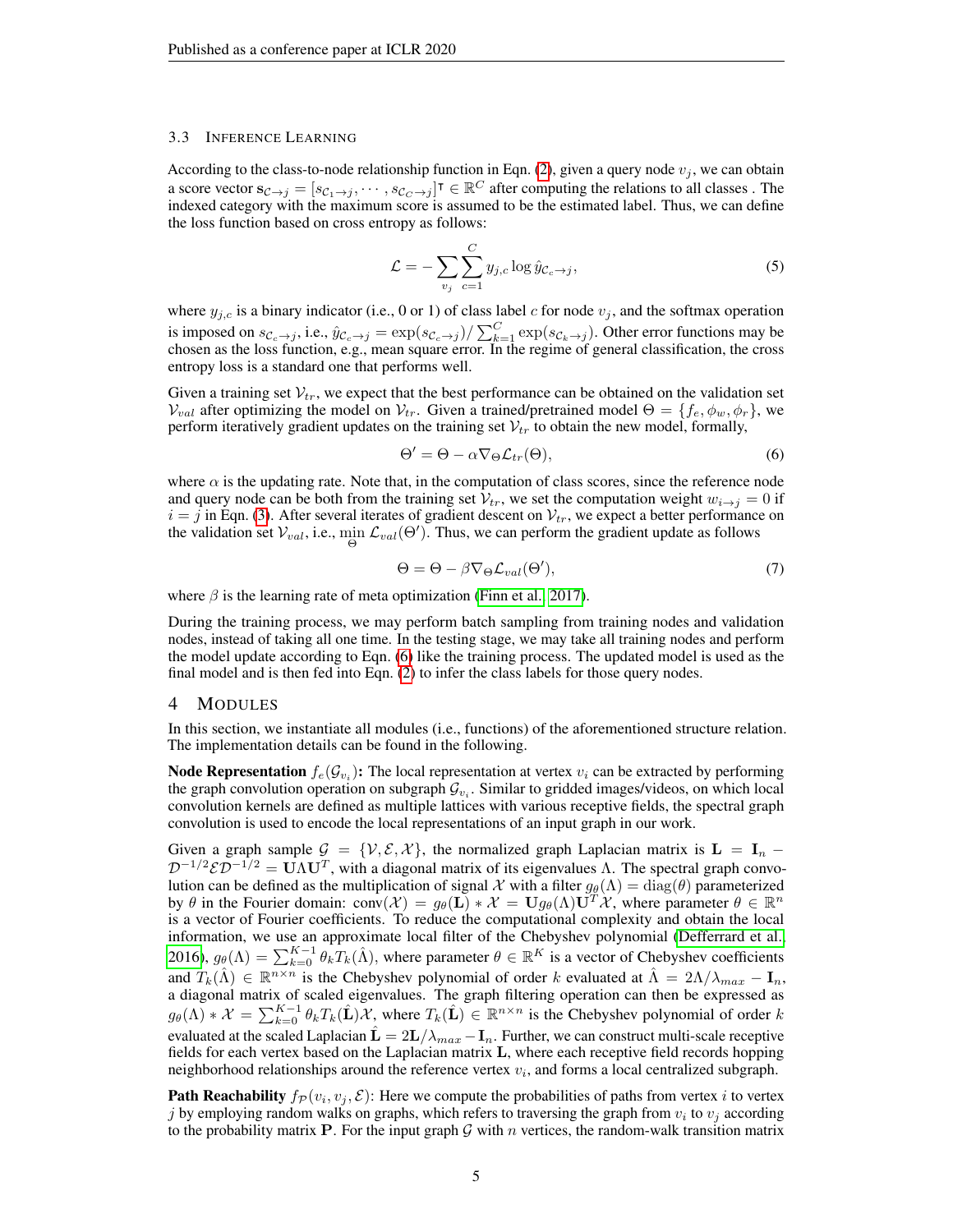| Datasets | Nodes  | Edges   | Classes | Features | <b>Label Rates</b> |
|----------|--------|---------|---------|----------|--------------------|
| Cora     | 2.708  | 5.429   |         | 1.433    | 0.052              |
| Citeseer | 3.327  | 4.732   |         | 3.703    | 0.036              |
| Pubmed   | 19.717 | 44.338  | 3       | 500      | 0.003              |
| NELL.    | 65.755 | 266,144 | 210     | 5.414    | 0.001              |

<span id="page-5-0"></span>Table 1: The properties (especially for label rate) of various graph datasets used for the semi-supervised classification task.

can be defined as  $P = \mathcal{D}^{-1}\mathcal{E}$ , where  $\mathcal{D} \in \mathbb{R}^{n \times n}$  is the diagonal degree matrix with  $\mathcal{D}_{ii} = \sum_i \mathcal{E}_{ij}$ . That is to say, each element  $P_{ij}$  is the probability of going from vertex i to vertex j in one step.

The sequence of nodes from vertex i to vertex j is a random walk on the graph, which can be modeled as a classical Markov chain by considering the set of graph vertices. To represent this formulation, we show that  $P_{ij}^t$  is the probability of getting from vertex  $v_i$  to vertex  $v_j$  in t steps. This fact is easily exhibited by considering a t-step path from vertex  $v_i$  to vertex  $v_j$  as first taking a single step to some vertex h, and then taking  $t - 1$  steps to  $v_j$ . The transition probability  $P^t$  in t steps can be formulated as

$$
P_{ij}^{t} = \begin{cases} P_{ij} & \text{if } t = 1\\ \sum_{h} P_{ih} P_{h,j}^{t-1} & \text{if } t > 1 \end{cases},
$$
 (8)

where each matrix entry  $P_{ij}^t$  denotes the probability of starting at vertex i and ending at vertex j in t steps. Finally, the node reachability from  $v_i$  to  $v_j$  can be written as a  $d_p$ -dimensional vector:

<span id="page-5-1"></span>
$$
f_{\mathcal{P}}(v_i, v_j, \mathcal{E}) = [P_{ij}, P_{ij}^2, \dots, P_{ij}^{d_p}],
$$
\n(9)

where  $d_p$  refers to the step length of the longest path from  $v_i$  to  $v_j$ .

**Class-to-Node Relationship**  $s_{C_c\to j}$ : To define the node relationship  $s_{i\to j}$  from  $v_i$  to  $v_j$ , we simultaneously consider the property of path reachability  $f_{\mathcal{P}}(v_i, v_j, \mathcal{E})$ , local representations  $f_e(\mathcal{G}_{v_i})$ , and  $f_e(\mathcal{G}_{v_j})$  of nodes  $v_i, v_j$ . The function  $\phi_w(f_{\mathcal{P}}(v_i, v_j, \mathcal{E}))$  in Eqn. [\(3\)](#page-3-2), which is to map the reachable vector  $f_{\mathcal{P}}(v_i, v_j, \mathcal{E}) \in \mathbb{R}^{d_p}$  into a weight value, can be implemented with two 16-dimensional fully connected layers in our experiments. The computed value  $w_{i\rightarrow j}$  can be further used to weight the local features at node  $v_i, f_e(\mathcal{G}_{v_i}) \in \mathbb{R}^{d_v}$ . For obtaining the similar score between  $v_j$  and the c-th class nodes  $\mathcal{C}_c$  in Eqn. [\(2\)](#page-3-1), we perform a concatenation of two input features, where one refers to the weighted features of vertex  $v_i$ , and another is the local features of vertex  $v_j$ . One fully connected layer (w.r.t.  $\phi_r$ ) with C-dimensions is finally adopted to obtain the relation regression score.

# 5 EXPERIMENTS

#### 5.1 EXPERIMENTAL SETTINGS

We evaluate our proposed GIL method on three citation network datasets: Cora, Citeseer, Pubmed [\(Sen](#page-10-10) [et al., 2008\)](#page-10-10), and one knowledge graph NELL dataset [\(Carlson et al., 2010\)](#page-9-17). The statistical properties of graph data are summarized in Table [1.](#page-5-0) Following the previous protocol in [\(Kipf & Welling, 2017;](#page-9-3) [Zhuang & Ma, 2018\)](#page-10-17), we split the graph data into a training set, a validation set, and a testing set. Taking into account the graph convolution and pooling modules, we may alternately stack them into a multi-layer Graph convolutional network. The GIL model consists of two graph convolution layers, each of which is followed by a mean-pooling layer, a class-to-node relationship regression module, and a final softmax layer. We have given the detailed configuration of the relationship regression module in the class-to-node relationship of Section [4.](#page-4-0) The parameter  $d_p$  in Eqn. [\(9\)](#page-5-1) is set to the mean length of between-node reachability paths in the input graph. The channels of the 1-st and 2-nd convolutional layers are set to 128 and 256, respectively. The scale of the respective filed is 2 in both convolutional layers. The dropout rate is set to 0.5 in the convolution and fully connected layers to avoid over-fitting, and the ReLU unit is leveraged as a nonlinear activation function. We pre-train our proposed GIL model for 200 iterations with the training set, where its initial learning rate, decay factor, and momentum are set to 0.05, 0.95, and 0.9, respectively. Here we train the GIL model using the stochastic gradient descent method with the batch size of 100. We further improve the inference learning capability of the GIL model for 1200 iterations with the validation set, where the meta-learning rates  $\alpha$  and  $\beta$  are both set to 0.001.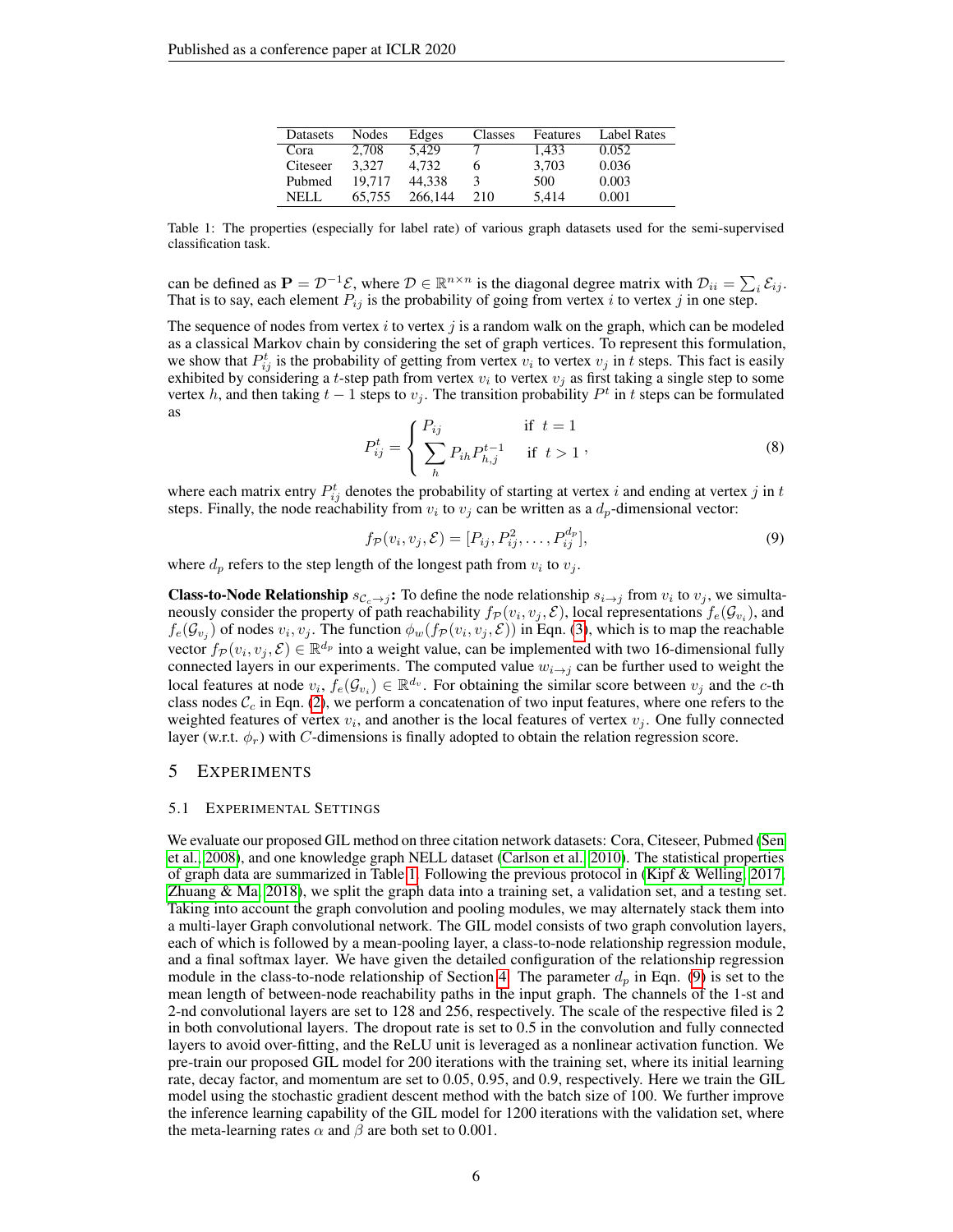#### 5.2 COMPARISON WITH STATE-OF-THE-ARTS

We compare the GIL approach with several state-of-the-art methods [\(Monti et al., 2017;](#page-10-20) [Kipf &](#page-9-3) [Welling, 2017;](#page-9-3) [Zhou et al., 2004;](#page-10-3) [Zhuang & Ma, 2018\)](#page-10-17) over four graph datasets, including Cora, Citeseer, Pubmed, and NELL. The classification accuracies for all methods are reported in Table [2.](#page-6-0) Our proposed GIL can significantly outperform these graph Laplacian regularized methods on four graph datasets, including Deep walk [\(Zhou et al., 2004\)](#page-10-3), modularity clustering [\(Brandes et al., 2008\)](#page-9-1), Gaussian fields [\(Zhu et al., 2003\)](#page-10-4), and graph embedding [\(Yang et al., 2016\)](#page-10-5) methods. For example, we can achieve much higher performance than the deepwalk method [\(Zhou et al., 2004\)](#page-10-3), e.g., 43.2% *vs* 74.1% on the Citeseer dataset, 65.3% *vs* 83.1% on the Pubmed dataset, and 58.1% *vs* 78.9% on the NELL dataset. We find that the graph embedding method [\(Yang et al., 2016\)](#page-10-5), which has considered both label information and graph structure during sampling, can obtain lower accuracies than our proposed GIL by 9.4% on the Citeseer dataset and 10.5% on the Cora dataset, respectively. This indicates that our proposed GIL can better optimize structure relations and thus improve the network generalization. We further compare our proposed GIL with several existing deep graph embedding methods, including graph attention network [\(Velickovic et al., 2018\)](#page-10-16), dual graph convolutional networks [\(Zhuang & Ma, 2018\)](#page-10-17), topology adaptive graph convolutional networks [\(Du et al., 2017\)](#page-9-16), Multi-scale graph convolution [\(Abu-El-Haija et al., 2018\)](#page-9-15), etc. For example, our proposed GIL achieves a very large gain, e.g., 86.2% *vs* 83.3% [\(Du et al., 2017\)](#page-9-16) on the Cora dataset, and 78.9% *vs* 66.0% [\(Kipf & Welling, 2017\)](#page-9-3) on the NELL dataset. We evaluate our proposed GIL method on a large graph dataset with a lower label rate, which can significantly outperform existing baselines on the Pubmed dataset: 3.1% over DGCN [\(Zhuang & Ma, 2018\)](#page-10-17), 4.1% over classic GCN [\(Kipf &](#page-9-3) [Welling, 2017\)](#page-9-3) and TAGCN [\(Du et al., 2017\)](#page-9-16), 3.2% over AGNN [\(Thekumparampil et al., 2018\)](#page-10-15), and 3.6% over N-GCN [\(Abu-El-Haija et al., 2018\)](#page-9-15). It demonstrates that our proposed GIL performs very well on various graph datasets by building the graph inference learning process, where the limited label information and graph structures can be well employed in the predicted framework.

Table 2: Performance comparisons of semi-supervised classification methods.

<span id="page-6-0"></span>

| Methods                            | Cora | Citeseer | Pubmed | NELL |
|------------------------------------|------|----------|--------|------|
| Clustering (Brandes et al., 2008)  | 59.5 | 60.1     | 70.7   | 21.8 |
| DeepWalk (Zhou et al., 2004)       | 67.2 | 43.2     | 65.3   | 58.1 |
| Gaussian (Zhu et al., 2003)        | 68.0 | 45.3     | 63.0   | 26.5 |
| G-embedding (Yang et al., 2016)    | 75.7 | 64.7     | 77.2   | 61.9 |
| DCNN (Atwood & Towsley, 2016)      | 76.8 | -        | 73.0   |      |
| GCN (Kipf & Welling, 2017)         | 81.5 | 70.3     | 79.0   | 66.0 |
| MoNet (Monti et al., 2017)         | 81.7 | -        | 78.8   |      |
| N-GCN (Abu-El-Haija et al., 2018)  | 83.0 | 72.2     | 79.5   |      |
| GAT (Velickovic et al., 2018)      | 83.0 | 72.5     | 79.0   |      |
| AGNN (Thekumparampil et al., 2018) | 83.1 | 71.7     | 79.9   |      |
| TAGCN (Du et al., 2017)            | 83.3 | 72.5     | 79.0   |      |
| DGCN (Zhuang $& Ma, 2018$ )        | 83.5 | 72.6     | 80.0   | 74.2 |
| Our GIL                            | 86.2 | 74.1     | 83.1   | 78.9 |

## 5.3 ANALYSIS

Meta-optimization: As can be seen in Table [3,](#page-7-0) we report the classification accuracies of semi-supervised classification with several variants of our proposed GIL and the classical GCN method [\(Kipf & Welling, 2017\)](#page-9-3) when evaluating them on the Cora dataset. For analyzing the performance improvement of our proposed GIL with the graph inference learning process, we report the classification accuracies of GCN [\(Kipf & Welling, 2017\)](#page-9-3) and our proposed GIL on the Cora dataset under two different situations, including "only learning with the training set  $V_{tr}$ " and "with jointly learning on a training set  $V_{tr}$  and a validation set  $V_{val}$ ". "GCN /w jointly learning on  $V_{tr}$  &  $V_{val}$ " achieves a better result than "GCN /w learning on  $\mathcal{V}_{tr}$ " by 3.6%, which demonstrates that the network performance can be improved by employing validation samples. When using structure relations, "GIL /w learning on  $V_{tr}$ " obtains an improvement of 1.9% (over "GCN /w learning on  $V_{tr}$ "), which can be attributed to the building connection between nodes. The meta-optimization strategy ("GIL /w meta-training from  $V_{tr} \rightarrow V_{val}$ " vs "GIL /w learning on  $V_{tr}$ ") has a gain of 2.9%, which indicates that a good inference capability can be learnt through meta-optimization. It is worth noting that, GIL adopts a meta-optimization strategy to learn the inference model, which is a process of migrating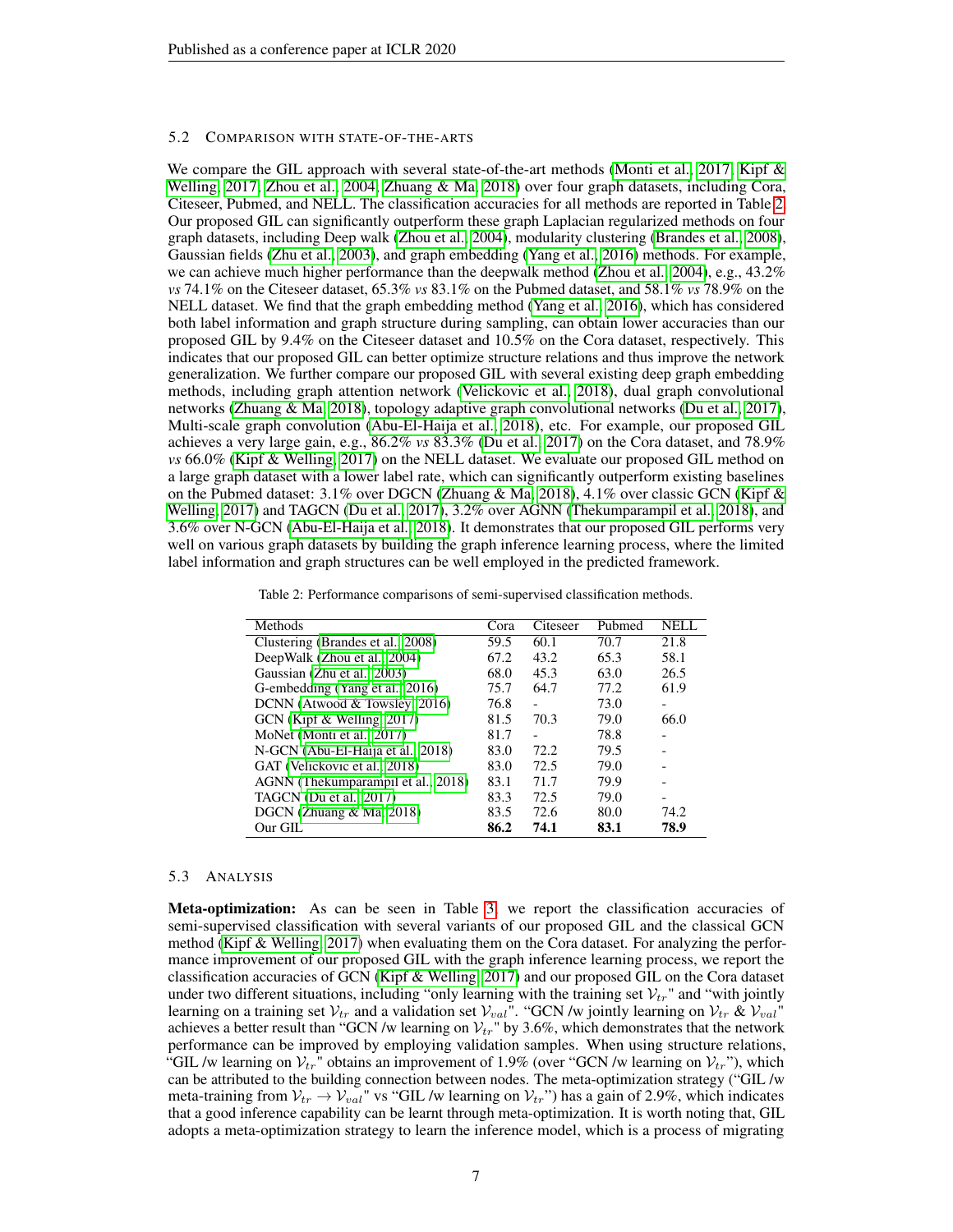from a training set to a validation set. In other words, the validation set is only used to teach the model itself how to transfer to unseen data. In contrast, the conventional methods often employ a validation set to tune parameters of a certain model of interest.

| Methods                    |                                                                | Acc. $(\%)$ |
|----------------------------|----------------------------------------------------------------|-------------|
| GCN (Kipf & Welling, 2017) | /w learning on $V_{tr}$                                        | 81.4        |
|                            | /w jointly learning on $V_{tr}$ & $V_{val}$                    | 84.0        |
| GIL.                       | /w learning on $V_{tr}$                                        | 83.3        |
|                            | /w meta-train $\mathcal{V}_{tr} \rightarrow \mathcal{V}_{val}$ | 86.2        |
|                            | /w $1$ conv. layer                                             | 84.5        |
| GIL+mean pooling           | /w 2 conv. layers                                              | 86.2        |
|                            | /w 3 conv. layers                                              | 85.4        |
|                            | /w max-pooling                                                 | 85.2        |
| GIL+2 conv. layers         | /w mean pooling                                                | 86.2        |

<span id="page-7-0"></span>Table 3: Performance comparisons with several GIL variants and the classical GCN method on the Cora dataset.

Network settings: We explore the effectiveness of our proposed GIL with the same mean pooling mechanism, but with different numbers of convolutional layers, i.e., "GIL + mean pooling" with one, two, and three convolutional layers, respectively. As can be seen in Table [3,](#page-7-0) the proposed GIL with two convolutional layers can obtain a better performance on the Cora data than the other two network settings (i.e., GIL with one or three convolutional layers). For example, the performance of 'GIL /w 1 conv. layer + mean pooling" is slightly decreased by 1.7% over "GIL /w 2 conv. layers + mean pooling" on the Cora dataset. Furthermore, we report the classification results of our proposed GIL by using mean and max-pooling mechanisms, respectively. GIL with mean pooling (i.e., "GIL /w 2 conv layers + mean pooling") can get a better result than the GIL method with max-pooling (i.e., "GIL /w 2 conv layers + max-pooling"), e.g., 86.2% vs 85.2% on the Cora graph dataset. The reason may be that the graph network with two convolutional layers and the mean pooling mechanism can obtain the optimal graph embeddings, but when increasing the network layers, more parameters of a certain graph model need to be optimized, which may lead to the over-fitting issue.

Influence of different between-node steps: We compare the classification performance within different between-node steps for our proposed GIL and GCN [\(Kipf & Welling, 2017\)](#page-9-3), as illustrated in Fig. [2\(a\).](#page-7-1) The length of between-node steps can be computed with the shortest path between reference nodes and query nodes. When the step between nodes is smaller, both GIL and GCN methods can predict the category information for a small part of unlabeled nodes in the testing set. The reason may be that the node category information may be disturbed by its nearest neighboring nodes with different labels and fewer nodes are within 1 or 2 steps in the testing set. The GIL and GCN methods can infer the category information for a part of unlabeled nodes by adopting node attributes, when two nodes are not connected in the graph (i.e., step= $\infty$ ). By increasing the length of reachability path, the inference process of the GIL method would become difficult and more graph structure information may be employed in the predicted process. GIL can outperform the classic GCN by analyzing the accuracies within different between-node steps, which indicates that our proposed GIL has a better reference capability than GCN by using the meta-optimization mechanism from training nodes to validation nodes.

<span id="page-7-2"></span><span id="page-7-1"></span>

Figure 2: (a) Performance comparisons within different between-node steps on the Cora dataset. The accuracy equals to the number of correctly classified nodes divided by all testing samples, and is accumulated from step 1 to step  $k$ . (b) Performance comparisons with different label rates on the Pubmed dataset.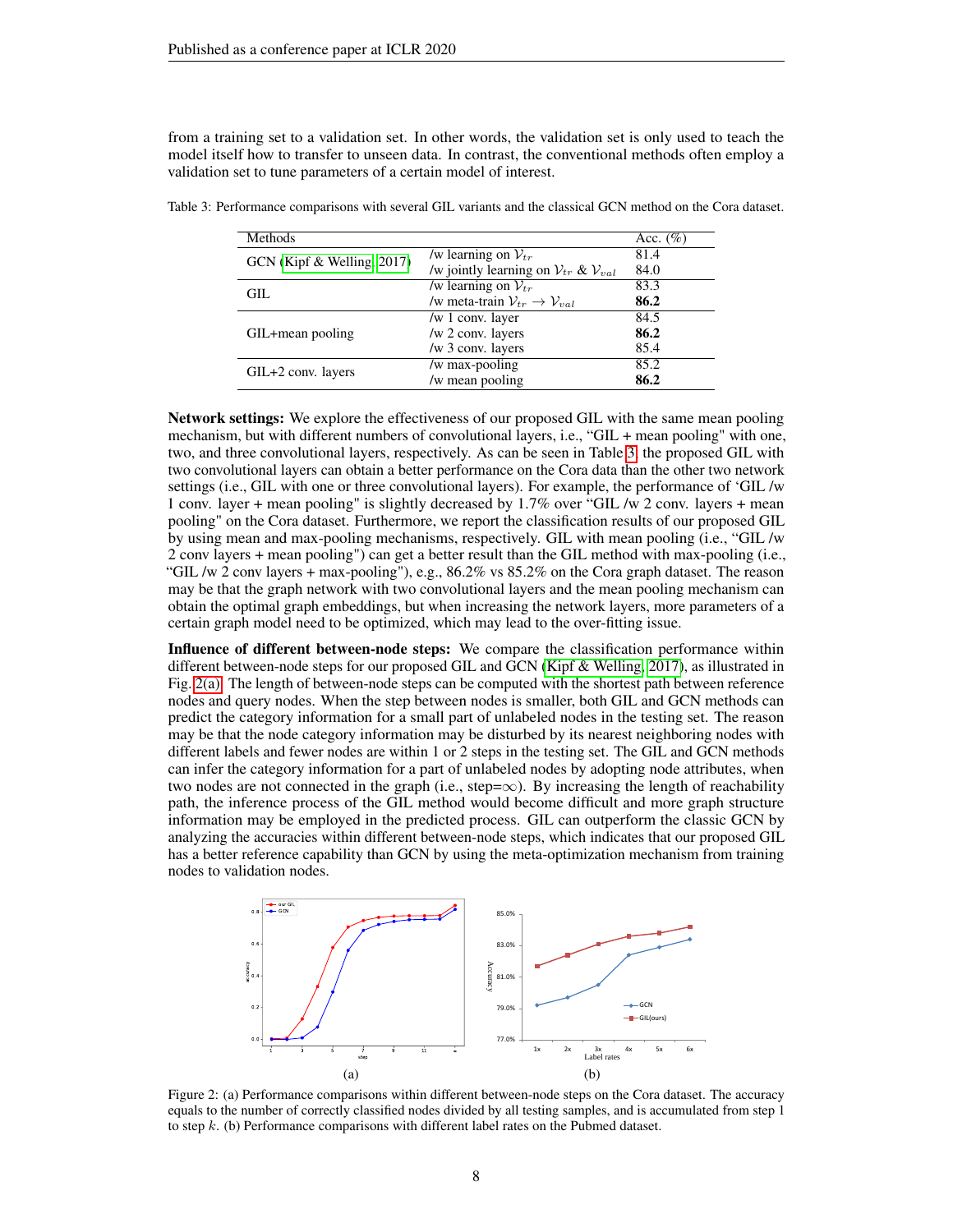Influence of different label rates: We also explore the performance comparisons of the GIL method with different label rates, and the detailed results on the Pubmed dataset can be shown in Fig. [2\(b\).](#page-7-2) When label rates increase by multiplication, the performances of GIL and GCN are improved, but the relative gain becomes narrow. The reason is that, the reachable path lengths between unlabeled nodes and labeled nodes will be reduced with the increase of labeled nodes, which will weaken the effect of inference learning. In the extreme case, labels of unlabeled nodes could be determined by those neighbors with the  $1 \sim 2$  step reachability. In summary, our proposed GIL method prefers small ratio labeled nodes on the semi-supervised node classification task.

Inference learning process: Classification errors of different epochs on the validation set of the Cora dataset can be illustrated in Fig. [3.](#page-8-0) Classification errors are rapidly decreasing as the number of iterations increases from the beginning to 400 iterations, while they are with a slow descent from 400 iterations to 1200 iterations. It demonstrates that the learned knowledge from the training samples can be transferred for inferring node category information from these reference labeled nodes. The performance of semi-supervised classification can be further increased by improving the generalized capability of the Graph CNN model.



<span id="page-8-1"></span>Table 4: Performance comparisons with different modules on the Cora dataset, where  $f_e$ ,  $f_p$ , and  $f_r$  denote node representation, path reachability, and structure relation, respectively.

|  | $\mathcal{D}$ | $Acc.(\%)$ |
|--|---------------|------------|
|  |               | 56.0       |
|  |               | 81.5       |
|  |               | 85.0       |
|  |               | 86.2       |

<span id="page-8-0"></span>Figure 3: Classification errors of different iterations on the validation set of the Cora dataset.

Module analysis: We evaluate the effectiveness of different modules within our proposed GIL framework, including node representation  $f_e$ , path reachability  $f_p$ , and structure relation  $f_r$ . Note that the last one  $f_r$  defines on the former two ones, so we consider the cases in Table [4](#page-8-1) by adding modules. When not using all modules, only original attributes of nodes are used to predict labels. The case of only using  $f_e$  belongs to the GCN method, which can achieve 81.5% on the Cora dataset. The large gain of using the relation module  $f_r$  (i.e., from 81.5% to 85.0%) may be contributed to the ability of inference learning on attributes as well as local topology structures which are implicitly encoded in  $f_e$ . The path information  $f_p$  can further boost the performance by 1.2%, e.g., 86.2% *vs* 85.0%. It demonstrates that three different modules of our method can improve the graph inference learning capability.

Computational complexity: For the computational complexity of our proposed GIL, the cost is mainly spent on the computations of node representation, between-node reachability, and class-tonode relationship, which are about  $O((n_{tr} + n_{te}) * e * d_{in} * d_{out})$ ,  $O((n_{tr} + n_{te}) * e * P)$ , and  $O(n_{tr} * n_{te}d_{out}^2)$ , respectively.  $n_{tr}$  and  $n_{te}$  refer to the numbers of training and testing nodes,  $d_{in}$ and  $d_{out}$  denote the input and output dimensions of node representation, e is about the average degree of graph node, and  $P$  is the step length of node reachability. Compared with those classic Graph CNNs [\(Kipf & Welling, 2017\)](#page-9-3), our proposed GIL has a slightly higher cost due to an extra inference learning process, but can complete the testing stage with several seconds on these benchmark datasets.

# 6 CONCLUSION

In this work, we tackled the semi-supervised node classification task with a graph inference learning method, which can better predict the categories of these unlabeled nodes in an end-to-end framework. We can build a structure relation for obtaining the connection between any two graph nodes, where node attributes, between-node paths, and graph structure information can be encapsulated together. For better capturing the transferable knowledge, our method further learns to transfer the mined knowledge from the training samples to the validation set, finally boosting the prediction accuracy of the labels of unlabeled nodes in the testing set. The extensive experimental results demonstrate the effectiveness of our proposed GIL for solving the semi-supervised learning problem, even in the few-shot paradigm. In the future, we would extend the graph inference method to handle more graph-related tasks, such as graph generation and social network analysis.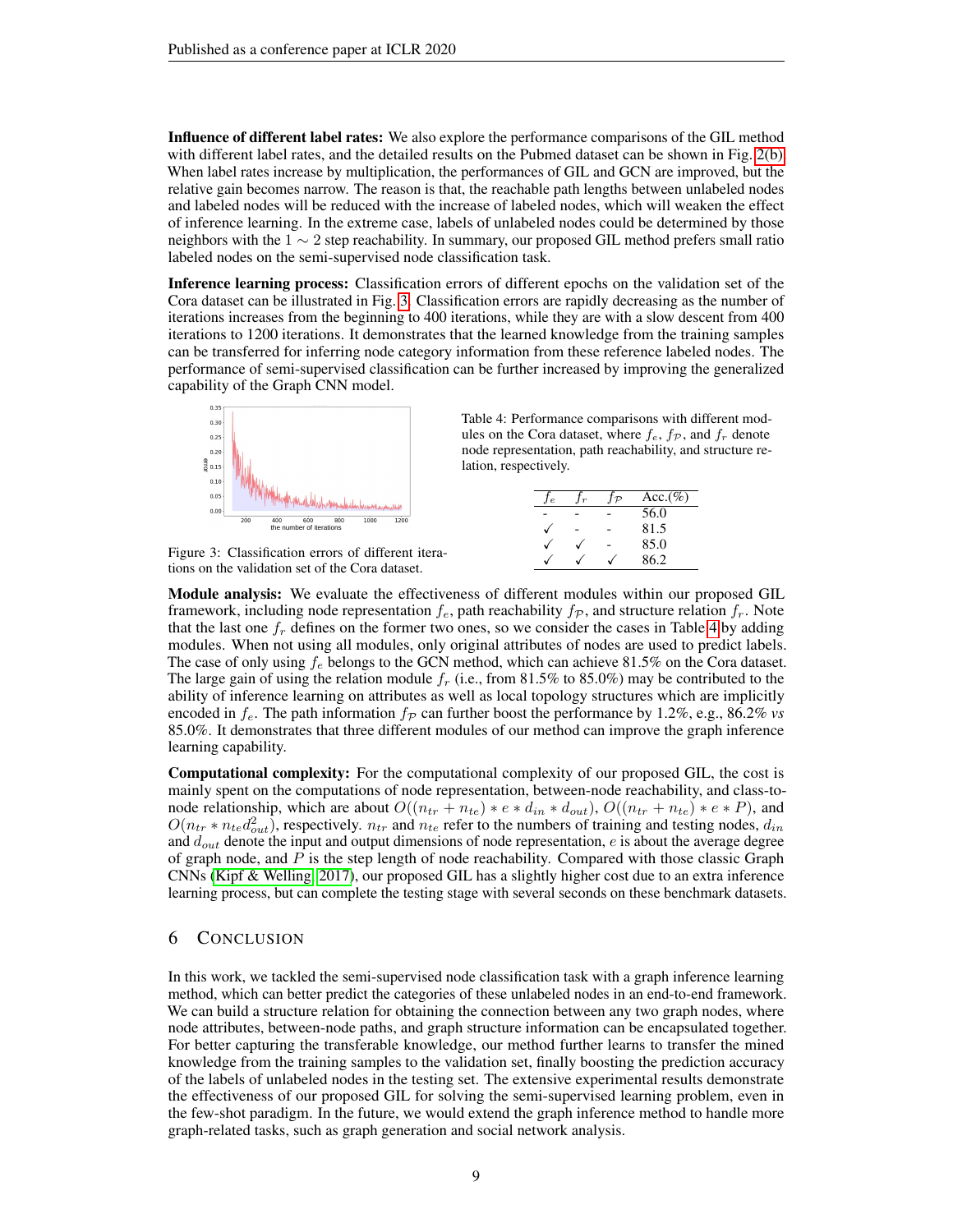# ACKNOWLEDGMENT

This work was supported by the National Natural Science Foundation of China (Nos. 61972204, 61906094, U1713208), the Natural Science Foundation of Jiangsu Province (Grant Nos. BK20191283 and BK20190019), and Tencent AI Lab Rhino-Bird Focused Research Program (No. JR201922).

# **REFERENCES**

- <span id="page-9-15"></span>Sami Abu-El-Haija, Amol Kapoor, Bryan Perozzi, and Joonseok Lee. N-gcn: Multi-scale graph convolution for semi-supervised node classification. *arXiv preprint arXiv:1802.08888*, 2018.
- <span id="page-9-10"></span>James Atwood and Don Towsley. Diffusion-convolutional neural networks. In *NeurIPS*, pp. 1993– 2001, 2016.
- <span id="page-9-0"></span>Karsten M Borgwardt, Hans-Peter Kriegel, SVN Vishwanathan, and Nicol N Schraudolph. Graph kernels for disease outcome prediction from protein-protein interaction networks. *Pacific Symposium on Biocomputing Pacific Symposium on Biocomputing*, pp. 4–15, 2007.
- <span id="page-9-1"></span>Ulrik Brandes, Daniel Delling, Marco Gaertler, Robert Gorke, Martin Hoefer, Zoran Nikoloski, and Dorothea Wagner. On modularity clustering. *IEEE transactions on knowledge and data engineering*, 20(2):172–188, 2008.
- <span id="page-9-17"></span>Andrew Carlson, Justin Betteridge, Bryan Kisiel, Burr Settles, Estevam R. Hruschka Jr., and Tom M. Mitchell. Toward an architecture for never-ending language learning. In *AAAI*, 2010.
- <span id="page-9-4"></span>Michaël Defferrard, Xavier Bresson, and Pierre Vandergheynst. Convolutional neural networks on graphs with fast localized spectral filtering. In *NeurIPS*, pp. 3844–3852, 2016.
- <span id="page-9-16"></span>Jian Du, Shanghang Zhang, Guanhang Wu, José MF Moura, and Soummya Kar. Topology adaptive graph convolutional networks. *arXiv preprint arXiv:1710.10370*, 2017.
- <span id="page-9-5"></span>Chelsea Finn, Pieter Abbeel, and Sergey Levine. Model-agnostic meta-learning for fast adaptation of deep networks. In *ICML*, pp. 1126–1135, 2017.
- <span id="page-9-11"></span>Will Hamilton, Zhitao Ying, and Jure Leskovec. Inductive representation learning on large graphs. In *NeurIPS*, pp. 1025–1035, 2017.
- <span id="page-9-2"></span>Kaiming He, Xiangyu Zhang, Shaoqing Ren, and Jian Sun. Deep residual learning for image recognition. In *CVPR*, pp. 770–778, 2016.
- <span id="page-9-8"></span>Mikael Henaff, Joan Bruna, and Yann LeCun. Deep convolutional networks on graph-structured data. *arXiv preprint arXiv:1506.05163*, 2015.
- <span id="page-9-7"></span>Jiatao Jiang, Zhen Cui, Chunyan Xu, and Jian Yang. Gaussian-induced convolution for graphs. In *AAAI*, volume 33, pp. 4007–4014, 2019.
- <span id="page-9-6"></span>Hisashi Kashima, Koji Tsuda, and Akihiro Inokuchi. Marginalized kernels between labeled graphs. In *ICML*, pp. 321–328, 2003.
- <span id="page-9-3"></span>Thomas N. Kipf and Max Welling. Semi-supervised classification with graph convolutional networks. In *ICLR*, 2017.
- <span id="page-9-9"></span>Yujia Li, Daniel Tarlow, Marc Brockschmidt, and Richard Zemel. Gated graph sequence neural networks. *ICLR*, 2016.
- <span id="page-9-14"></span>Wei Liu, Junfeng He, and Shih-Fu Chang. Large graph construction for scalable semi-supervised learning. In *ICML*, 2010.
- <span id="page-9-13"></span>Wei Liu, Jun Wang, and Shih-Fu Chang. Robust and scalable graph-based semisupervised learning. *Proceedings of the IEEE*, 100(9):2624–2638, 2012.
- <span id="page-9-12"></span>Zhiling Luo, Ling Liu, Jianwei Yin, Ying Li, and Zhaohui Wu. Deep learning of graphs with ngram convolutional neural networks. *IEEE Transactions on Knowledge and Data Engineering*, 29(10): 2125–2139, 2017.